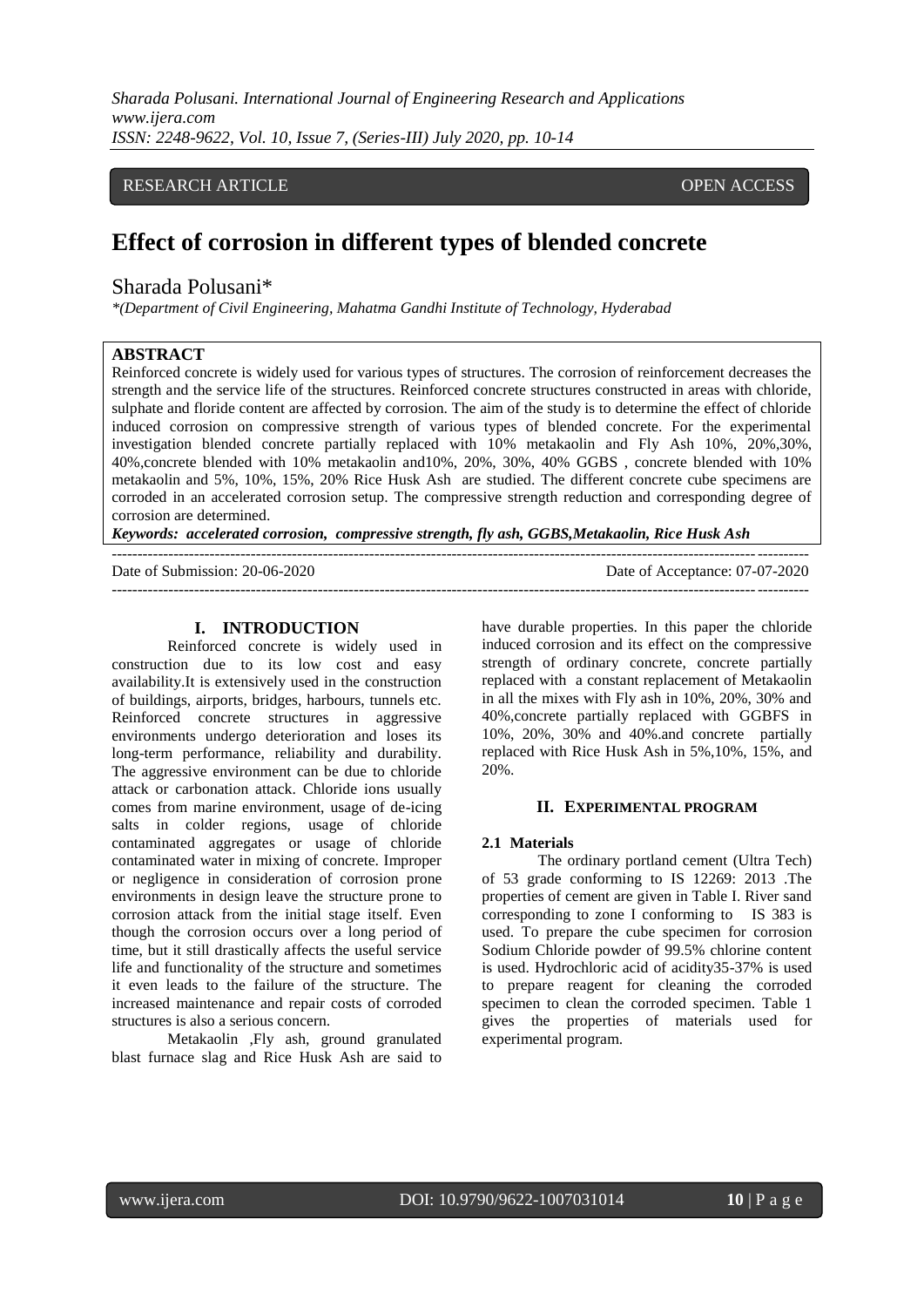| Material        | Nacl powder                  |                                  |                                 |         |
|-----------------|------------------------------|----------------------------------|---------------------------------|---------|
| Constituents    | Chloride content on ignition | Loss on drying at $105^{\circ}c$ | Sulphate                        | Ammonia |
| Quantity $(\%)$ | 99.5                         |                                  | < 0.02                          | < 0.006 |
| Material        | <b>HCL</b>                   |                                  |                                 |         |
| Property        | Molecular weight             | Assay(acidimetric)               | Weight<br>per ml at<br>$20^0$ C |         |
| Value           | 36.46                        | 35-37%                           | 1.18 <sub>g</sub>               |         |

**TABLE 1:** Chemical composition of the materials

## **2.2 Mix Design and sample preparation**

Mix is proportioned as per IS 10262:2019 an d IS 456:2000.Water cement ratio of 0.42 is used. To conduct the test on different types of concrete cube specimen of 150x150x150mm size are casted. Total of 78 cubes are casted for different types of concrete. The mixing of the concrete is done by rotary mixer and the cubes are vibrated on table vibrator to obtain good compaction. In all the cube specimens, a re-bar of diameter 12 mm m and length 25 cm, is kept at the centre of the cube as shown in Fig 1.

The initial weight of the re-bar is recorded before placing it in fresh concrete.



**Figure 1:** Samples for corrosion

#### **2.3 Corroding the specimen**

After curing, the cube specimens which are to be corroded are placed in sodium chloride solution for 10 days. After 10 days, the connections are made with electrical wire to join positive pole of the C supply to re-bar and negative pole to the copper electrode. Fig 2 below shows some of the cube specimens kept for corrosion . The theoretical time

for passing the current is calculated using Faraday's Law.



**Figure 2:** Corrosion setup

$$
m_t = \frac{t \cdot I \cdot M}{z \cdot F}
$$

 $m_t$  is theoretical mass loss ,t is the time in seconds. I is the current in ampheres,M is molar mass in g/mol ,z is the valency ,F is Faraday's constant in coulomb/mol.

For a given value of theoretical mass loss  $(m_t)$  in the above equation, the theoretical time required for corroding the specimen can be calculated. In this study, 10% mass loss of rebar in ordinary concrete is considered as the baseline for comparing it with other types of concrete (Locke,  $2006$ )<sup> $[16]$ </sup>. The current of 0.2A is passed through the setup with a potential difference of 12V (Bertolini, 2004)<sup>[17]</sup>.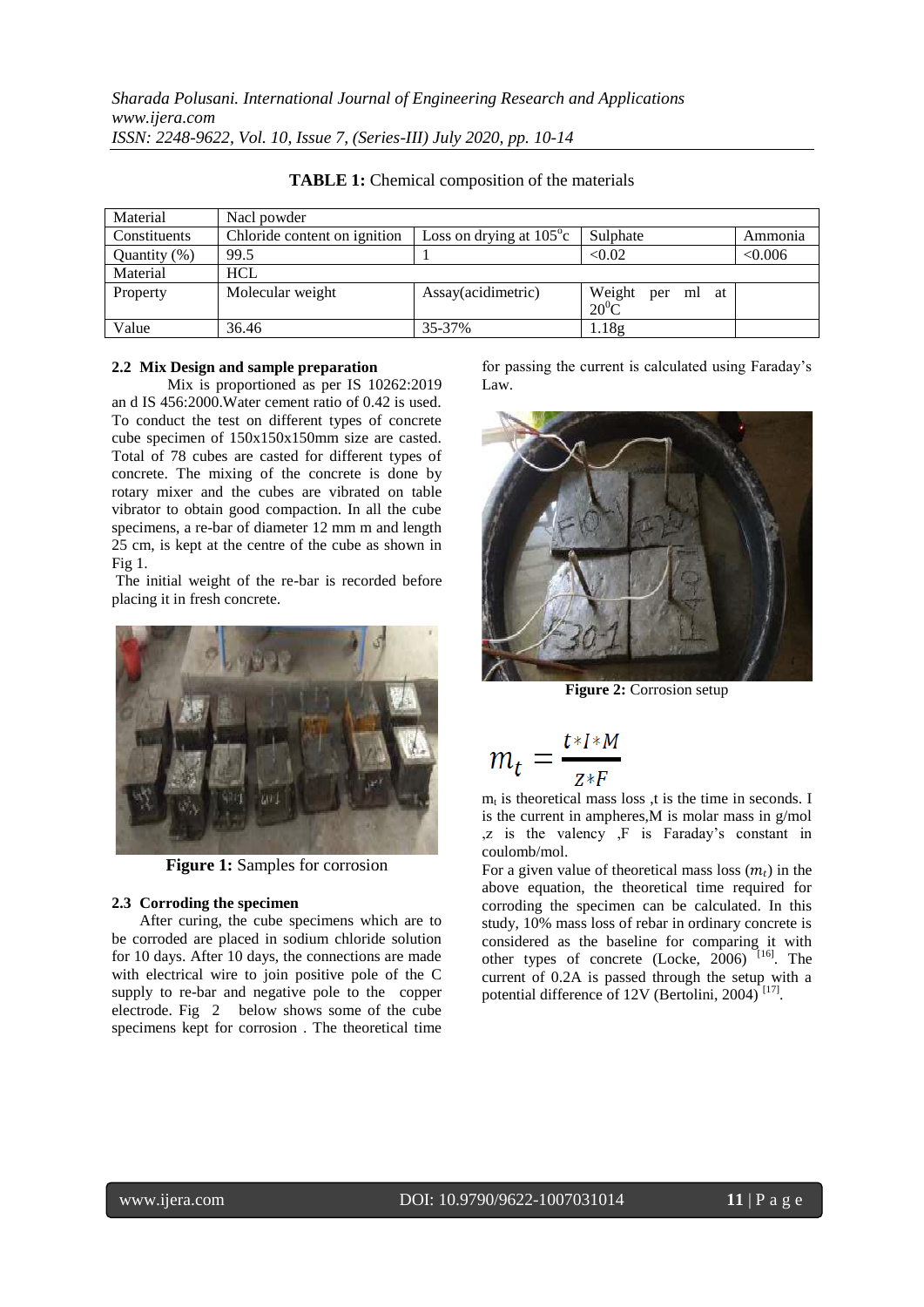*Sharada Polusani. International Journal of Engineering Research and Applications www.ijera.com*

| <b>TABLE 2:</b> Mix proportions |                     |               |            |        |        |  |  |  |  |
|---------------------------------|---------------------|---------------|------------|--------|--------|--|--|--|--|
| Specimen Id                     | Replaced by         | % Replacement | Cement(kg) | FA(kg) | CA(kg) |  |  |  |  |
|                                 |                     |               |            |        |        |  |  |  |  |
| <b>OPC</b>                      | ۰                   | ۰             | 448        | 787    | 983    |  |  |  |  |
|                                 |                     |               |            |        |        |  |  |  |  |
| FM1                             | Metakaolin, Fly ash | 10%,10%       | 359        | 787    | 983    |  |  |  |  |
| FM2                             | Metakaolin.Fly ash  | 10%,20%       | 314        | 787    | 983    |  |  |  |  |
| FM3                             | Metakaolin.Fly ash  | 10%.30%       | 269        | 787    | 983    |  |  |  |  |
| FM4                             | Metakaolin Fly ash  | 10%,40%       | 224        | 787    | 983    |  |  |  |  |
| GM1                             | Metakaolin, GGBS    | 10%, 10%      | 359        | 787    | 983    |  |  |  |  |
| GM2                             | Metakaolin.GGBS     | 10%,20%       | 314        | 787    | 983    |  |  |  |  |
| GM3                             | Metakaolin, GGBS    | 10%,30%       | 269        | 787    | 983    |  |  |  |  |
| GM4                             | Metakaolin.GGBS     | 10%,40%       | 224        | 787    | 983    |  |  |  |  |
| RM1                             | Metakaolin, Rice    | 10%,5%        | 426        | 787    | 983    |  |  |  |  |
|                                 | Husk Ash            |               |            |        |        |  |  |  |  |
| RM2                             | Metakaolin, Rice    | 1%,10%        | 403        | 787    | 983    |  |  |  |  |
|                                 | Husk Ash            |               |            |        |        |  |  |  |  |
| RM3                             | Metakaolin, Rice    | 10%,15%       | 381        | 787    | 983    |  |  |  |  |
|                                 | Husk Ash            |               |            |        |        |  |  |  |  |
| RM4                             | Metakaolin, Rice    | 10%.200%      | 359        | 787    | 983    |  |  |  |  |
|                                 | Husk Ash            |               |            |        |        |  |  |  |  |

*ISSN: 2248-9622, Vol. 10, Issue 7, (Series-III) July 2020, pp. 10-14*

## **III. EXPERIMENTAL RESULTS AND DISCUSSION**

### **3.1 Compressive Strength**

The compressive strength test is conducted in accordance with Indian Standard IS516:1959. All the cubic specimens are placed in compression testing machine in such away that the re-bar in the cubic specimen is normal to the direction of the compressive load. The compressive strength test for corroded and non-corroded specimen is conducted at the same time to eliminate the effect of increase strength due to age. The results are illustrated for compressive strength in Table 3. Due to corrosion, on the surface of the reinforcing bar corrosion deposits are formed which occupy more volume resulting in formation of micro-cracks. These micro cracks reduce the compressive strength of the specimen.

The variation of compressive strength for control and corroded specimen is shown in fig 3. The compressive strength 53.87 Mpa is maximum in 30% GGBS and metakaolin blended concrete .The percentage decrease in compressive strength of ordinary concrete is 24.4%.In case of partial replacement of cement with fly ash and metakaolin the maximum decrease in strength is 12.56% for blend of 10% fly Ash and metakaolin. In case of partial replacement of cement with GGBS and metakaolin the maximum decrease in strength is

7.76% for a combination of GGBS 10% and metakaolin 10%. In case of partial replacement of cement with Rice Husk ash and metakaolin the maximum decrease in strength is 9.89% with a blend of 10 % Rice husk ash and 10% Metakaolin.

#### **3.2. Degree of corrosion**

The degree of corrosion is calculated using the formula where,

$$
m_r = \frac{m_{base} - m_{remain}}{m_{base}} * 100
$$

 $mr$  is the real mass loss,  $m_{base}$  is the weight of the re-bar before placing it in fresh concrete and  $m_{remain}$ is the weight of the corroded re-bar after washing it bar with hydrochloric acid solution. The values for degree of corrosion are tabulated in Table 4 given below. The variation of degree of corrosion for different blended concrete is shown in fig 4.

 The degree of corrosion is maximum of 11.11% in concrete partially replaced with 10% Rice Husk Ash and 10% metakaolin and it is minimum of 6.68% in concrete partially replaced with 40% GGBS and 10% Metakaolin. The degree of corrosion is less in GGBS Metokaolin blended concrete compared to other blends.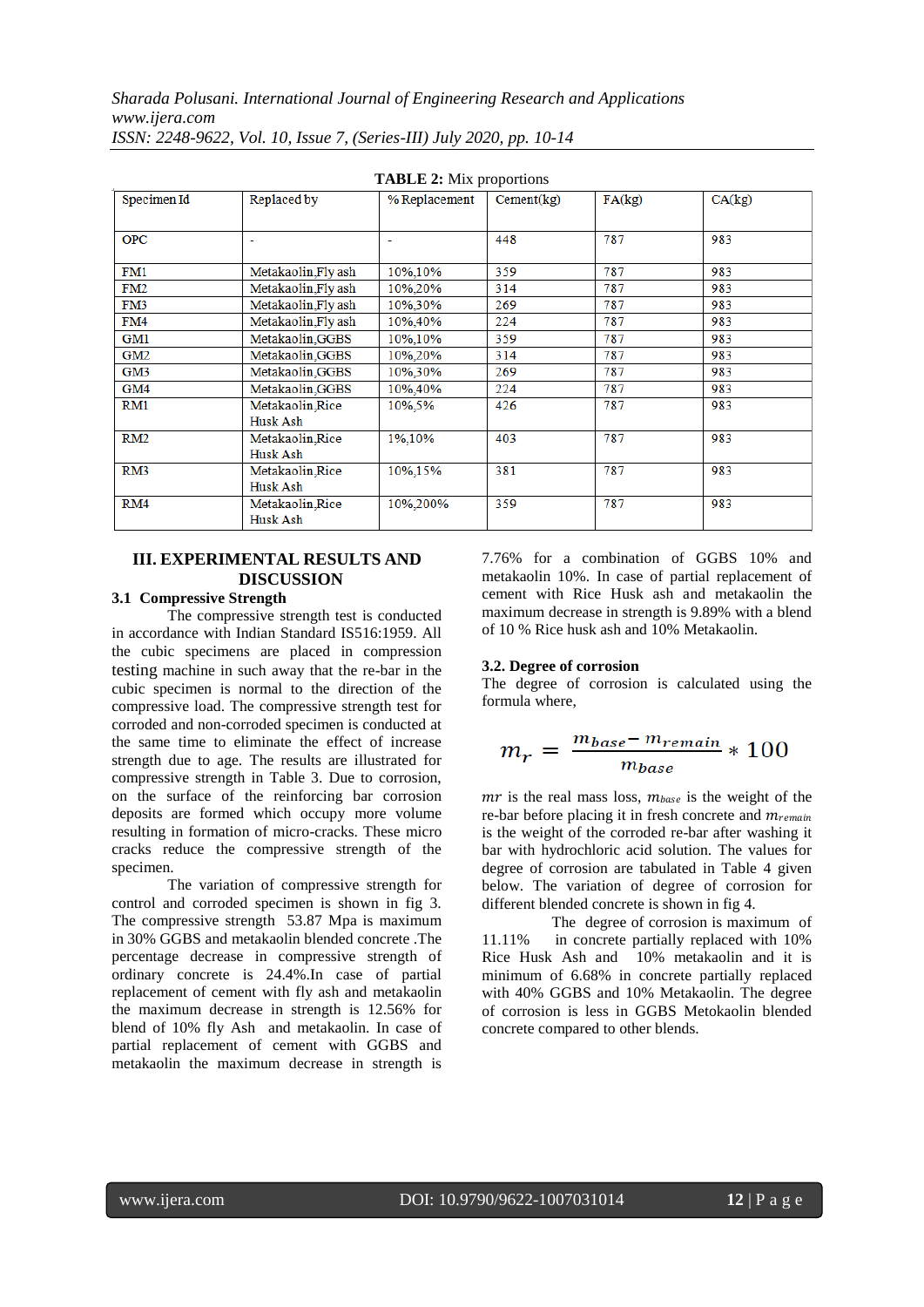*Sharada Polusani. International Journal of Engineering Research and Applications www.ijera.com ISSN: 2248-9622, Vol. 10, Issue 7, (Series-III) July 2020, pp. 10-14*

| Mix Id        | ОРС | FM <sub>1</sub> | FM <sub>2</sub> | FM <sub>3</sub> | FM4   | GM <sub>1</sub> | GM <sub>2</sub> | GM <sub>3</sub> | GM4   | RM <sub>1</sub> | RM <sub>2</sub> | RM <sub>3</sub> | RM4   |
|---------------|-----|-----------------|-----------------|-----------------|-------|-----------------|-----------------|-----------------|-------|-----------------|-----------------|-----------------|-------|
| Control       | 45. | 49.81           | 47.79           | 44.22           | 42.46 | 47.11           | 49.29           | 53.87           | 50.41 | 46.54           | 47.72           | 46.23           | 43.22 |
| Specimen(Mpa) | 22  |                 |                 |                 |       |                 |                 |                 |       |                 |                 |                 |       |
| Corroded      | 34. | 43.55           | 43.08           | 39.91           | 39.8  | 43.45           | 45.01           | 50.39           | 47.58 | 41.94           | 43.82           | 42.4            | 40.12 |
| Specimen(Mpa) | 18  |                 |                 |                 |       |                 |                 |                 |       |                 |                 |                 |       |

**TABLE 3**: Compressive Strength of Control and Corroded specimen



**Figure 3:** Compressive strength of control and Corroded Specimen

| Mix Id                | <b>OP</b> | FM1   | FM <sub>2</sub> | FM3   | FM4   | GM1   | GM <sub>2</sub> | GM3   | GM4   | RM1  | RM2   | RM3   | RM4   |
|-----------------------|-----------|-------|-----------------|-------|-------|-------|-----------------|-------|-------|------|-------|-------|-------|
|                       |           |       |                 |       |       |       |                 |       |       |      |       |       |       |
| mbase, Initial weight | 100       | 100   | 100             | 100   | 100   | 100   | 100             | 100   | 100   | 100  | 100   | 100   | 100   |
| of $bar(g)$           |           |       |                 |       |       |       |                 |       |       |      |       |       |       |
| $mr$ , remaining      | 89.       | 89.74 | 90.19           | 91.29 | 92.69 | 89.84 | 90.49           | 91.72 | 93.22 | 88.9 | 89.14 | 90.83 | 91.04 |
| weight of $bar(g)$    | 48        |       |                 |       |       |       |                 |       |       |      |       |       |       |
| of<br>Degree          | 10.       | 10.26 | 9.81            | 8.71  | 7.31  | 10.16 | 9.51            | 8.28  | 6.68  | 11.1 | 10.86 | 9.17  | 8.96  |
| corrosion $(\%)$      | 52        |       |                 |       |       |       |                 |       |       |      |       |       |       |

| <b>TABLE 4:</b> Degree of corrosion of different types of blended concrete |  |  |  |  |                                                                     |  |  |  |  |  |  |  |
|----------------------------------------------------------------------------|--|--|--|--|---------------------------------------------------------------------|--|--|--|--|--|--|--|
|                                                                            |  |  |  |  | OP   FM1   FM2   FM3   FM4   GM1   GM2   GM3   GM4   RM1   RM2   RM |  |  |  |  |  |  |  |



**Figure 4:** Degree of corrosion of different types of blended concrete